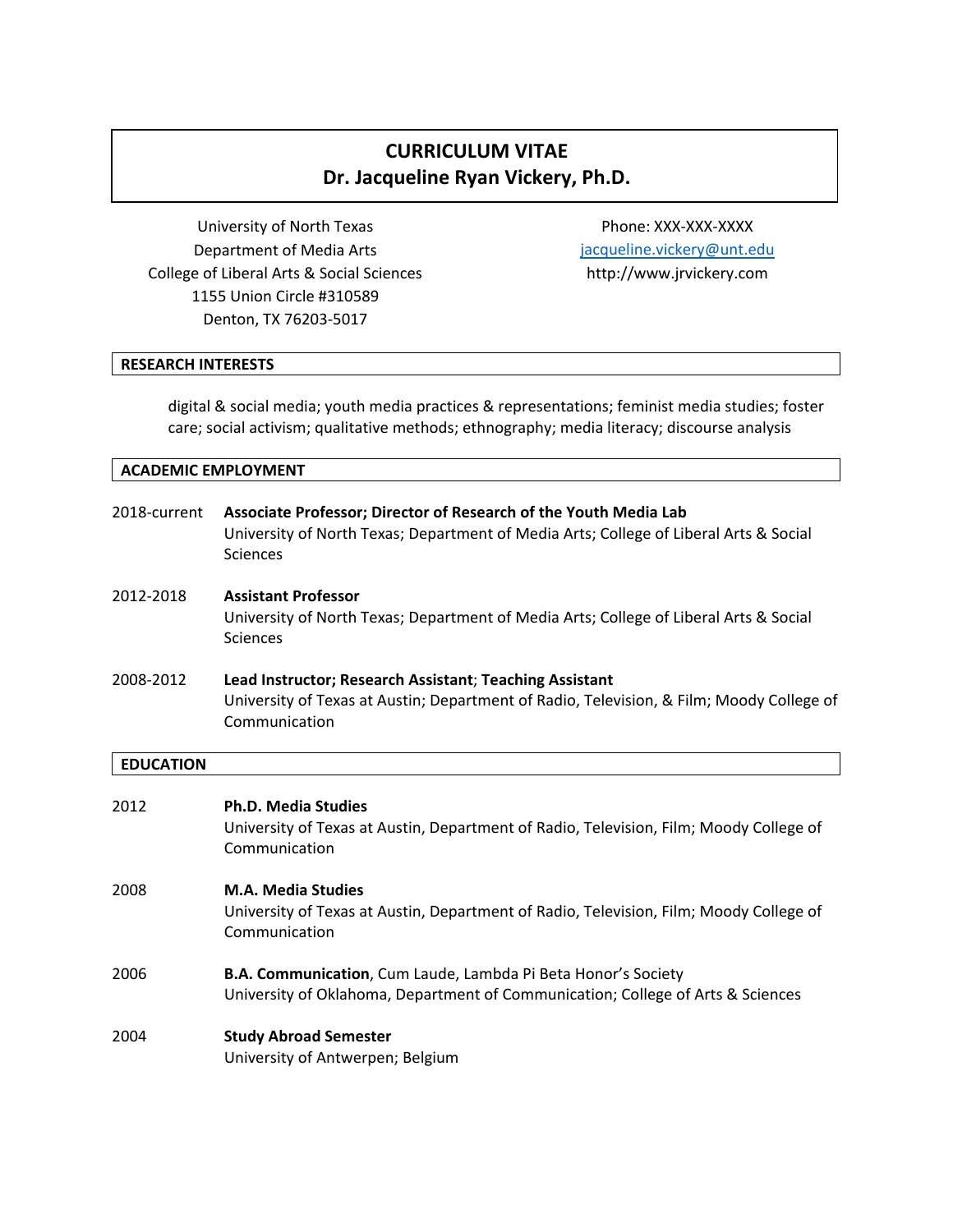## **COURSES DEVELOPED AND TAUGHT**

Digital Literacies & Social Activism Gender, Race, and Digital Media Digital Media & Society Teen Media Community Media Education Researching Gen Z Media

Social Media Strategies "Fake News" and Social Media Digital Media Theory (graduate only) Media in a Global Pandemic Communication, Technology, & Society

## **PUBLICATIONS**

#### **Books**

| 2018 | The Digital Edge: How Black and Latino Youth Navigate Digital Inequality by S.C.<br>Watkins, A. Cho, A.L. Bermudez, J.R. Vickery, V. Shaw, L. Weinzimmer. (NYU Press).                                                                                         |
|------|----------------------------------------------------------------------------------------------------------------------------------------------------------------------------------------------------------------------------------------------------------------|
| 2018 | Mediating Misogyny: Gender, Technology, and Harassment<br>J.R. Vickery and T. Everbach (Eds.). (Palgrave)                                                                                                                                                      |
| 2017 | Worried About the Wrong Things: Youth, Risk, and Opportunity in the Digital World by<br>J.R. Vickery (The MIT Press)                                                                                                                                           |
|      | Journal Articles & Book Chapters (single-authored unless otherwise noted)                                                                                                                                                                                      |
| 2021 | Are We Centering the Adult in Youth Media Education?: Decolonizing the Reception of<br>Youth-Produced Media Texts. Journal of Media Literacy Education. Pre-Prints.<br>https://digitalcommons.uri.edu/jmle-preprints/4                                         |
| 2018 | Technology on the edge of formal education by J.R. Vickery and V. Shaw. In The Digital<br>Edge: How Black and Latino Youth Navigate Digital Inequality by S.C. Watkins, A. Cho,<br>A.L. Bermudez, J.R. Vickery, V. Shaw, and L. Weinzimmer (NYU Press)         |
| 2018 | This isn't new: Gender, publics, and the internet. In Mediating Misogyny: Gender,<br>Technology, and Harassment J.R. Vickery and T. Everbach (Eds.) (Palgrave).                                                                                                |
|      | From Twitter to the White House: The increasing visibility of misogyny<br>J.R. Vickery and T. Everbach. In Mediating Misogyny: Gender, Technology, and<br>Harassment Vickery and Everbach (Eds.) (Palgrave).                                                   |
| 2016 | Media discourses of girls at-risk and the domestication of mobile phone surveillance<br>In Surveillance Futures: Social and Ethical Implications of New Technologies for Children<br>and Young People by E. Taylor and R. Rooney (Eds.) pp. 93-111 (Routledge) |
| 2014 | The role of after-school digital media clubs in closing participation gaps and expanding<br>social networks Equity and Excellence in Education, 47(1), 78-95                                                                                                   |
|      | "I don't have anything to hide, but": The challenges and negotiations of social and                                                                                                                                                                            |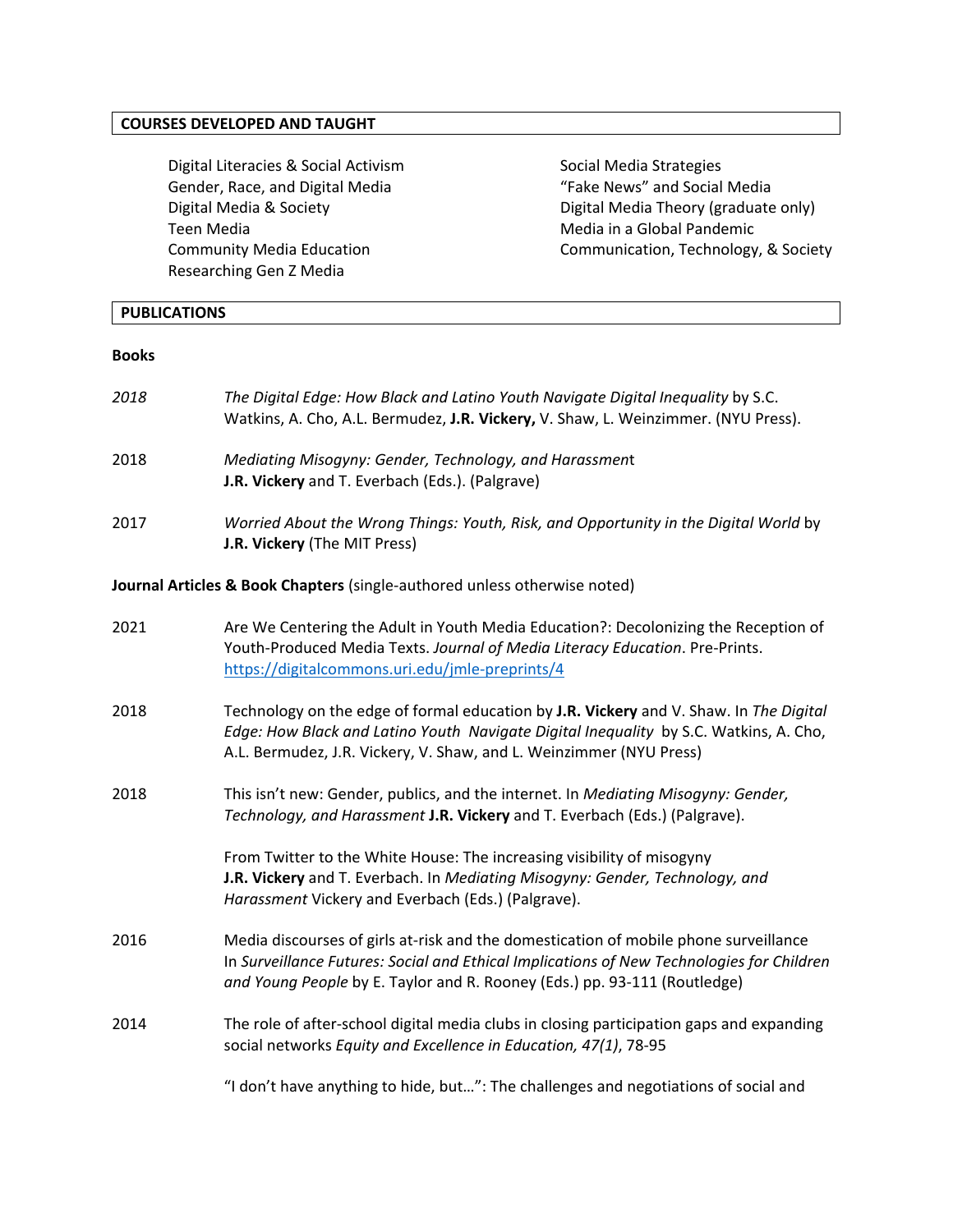|      | mobile media privacy for non-dominant youth. Information, Communication, & Society,<br>18(3), 281-294                                                                                                                                                                               |
|------|-------------------------------------------------------------------------------------------------------------------------------------------------------------------------------------------------------------------------------------------------------------------------------------|
|      | Talk whenever, wherever: How the U.S. mobile phone industry commodifies talk,<br>genders youth mobile practices, and domesticates surveillance. Journal of Children and<br>Media, 8(4), 387-403.                                                                                    |
|      | Youths teaching youths: Learning to code as an example of interest-driven learning.<br>Journal of Adolescent & Adult Literacy 57(5), 361-365.                                                                                                                                       |
| 2013 | The curious case of Confession Bear: The reappropriation of online macro-image memes<br>Information, Communication, & Society 17(3), 301-325.                                                                                                                                       |
| 2010 | Blogrings as online communities for adolescent girls. In Girl Wide Web 2.0: Revisiting<br>Girls, the Internet, and the Negotiation of Identity by S. Mazzzarella (Ed.). pp. 183-200<br>(Peter Lang)                                                                                 |
| 2009 | "i HATE HATE HATE being single" and "why is getting a bf so hard for me?": Reproducing<br>heteronormative femininity on gURL.com. Girlhood Studies 2(1), 40-53.                                                                                                                     |
|      | Selected Papers, Columns, forewords, online articles, book reviews, invited blogs, etc.                                                                                                                                                                                             |
| 2021 | "Dear Congress, Just Play Dead": TikTok's Absurd Guide to Surviving #Lockdown by J.R.<br>Vickery and J. Cardenas. AoIR Selected Papers of Internet Research, 2021.<br>https://doi.org/10.5210/spir.v2021i0.12257                                                                    |
| 2020 | The memeification of #schoolshootings in the US: Youth, TikTok, and Playful Mediated<br>Bodies. AoIR Selected Papers of Internet Research, 2020. Retrieved from<br>https://spir.aoir.org/ojs/index.php/spir/article/view/11357                                                      |
| 2018 | Young people, intersectionality, and marginalization<br>Media and Marginalization: Identity Discourse in the Contemporary Age; Palgrave<br>Macmillan. https://www.palgrave.com/gp/campaigns/media-and-<br>marginalisation/vickery-blog                                              |
| 2017 | Mapping the Affordances And Dynamics Of Activist Hashtags. AoIR Selected Papers of<br>Internet Research. https://spir.aoir.org/ojs/index.php/spir/article/view/10205                                                                                                                |
| 2016 | #YesAllWomen (have a collective story to tell): Feminist hashtags and the intersection of<br>personal narratives, networked publics, and intimate citizenship. AoIR Selected Papers<br>of Internet Research, 2016.<br>https://journals.uic.edu/ojs/index.php/spir/article/view/8382 |
|      | Is blocking a preemptive strategy?                                                                                                                                                                                                                                                  |

*In Media Res* / I also served as the curator of theme week on online harassment [http://mediacommons.futureofthebook.org/imr/2016/09/01/blocking-preemptive](http://mediacommons.futureofthebook.org/imr/2016/09/01/blocking-preemptive-strategy)[strategy](http://mediacommons.futureofthebook.org/imr/2016/09/01/blocking-preemptive-strategy)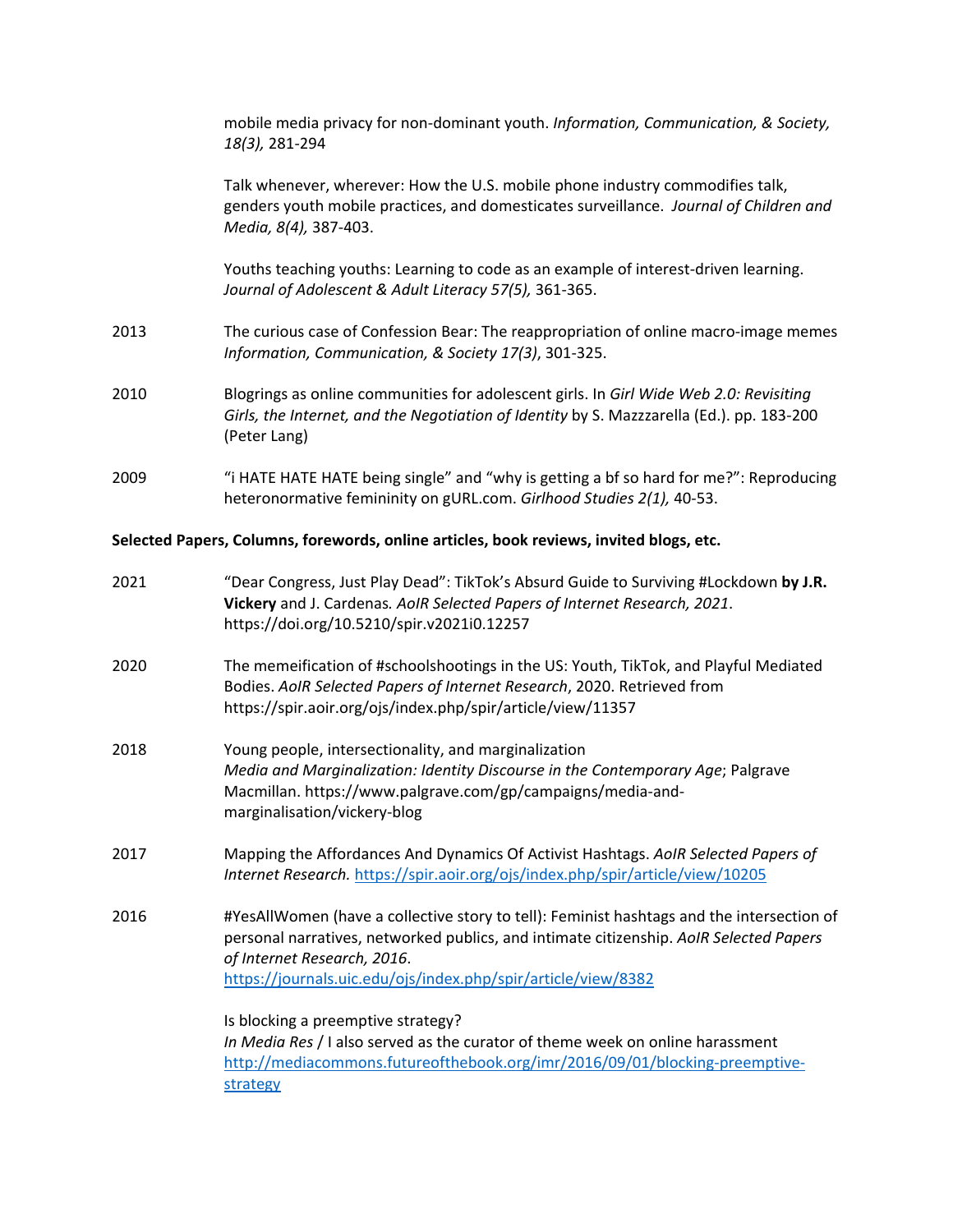| 2015 | Your Tumblr makes me want to study: Thoughts about the studyblr community<br>Flow 21(6) https://www.flowjournal.org/2015/04/your-tumblr-makes-me-want-to-<br>study/                                                             |
|------|---------------------------------------------------------------------------------------------------------------------------------------------------------------------------------------------------------------------------------|
|      | Beyond privacy: Concerns about social privacy<br>Flow 21(4): https://www.flowjournal.org/2015/03/beyond-privacy-concerns-about-<br>social-surveillance/                                                                         |
|      | Book Review: Memes in Digital Culture by Limor Shifman (The MIT Press)<br>Information, Communication, & Society, 18(12), 1450-1451                                                                                              |
| 2014 | All Quiet on the Facebook Front: Teens' Negotiation of Social and Mobile Media Privacy.<br>AoIR Selected Papers of Internet Research, 2014.<br>https://journals.uic.edu/ojs/index.php/spir/article/view/8409                    |
|      | Oh Snap!: Stop shaming the sext                                                                                                                                                                                                 |
|      | Flow 21(2): http://flowtv.org/2014/11/oh-snap-stop-shaming-the-sext/                                                                                                                                                            |
|      | Book Review: It's Complicated: The Social Lives of Networked Teens by danah boyd (Yale<br>University Press). Mobile Media & Communication 3(1), 147-8                                                                           |
| 2013 | Foreword to The Social Media Industries (Routledge) by Alan Albarran (Ed.), xvii-xix                                                                                                                                            |
| 2012 | Creative ways teens maintain social privacy with social media<br>Connected Learning Research Network: http://clrn.dmlhub.net/content/creative-ways-<br>teens-maintain-social-privacy-social-media                               |
| 2010 | Encyclopedia entries: 1) Sex workers' blogs; 2) Spread magazine; 3) Belle de jour<br>The Encyclopedia of Social Movement Media by John Downing (Sage)                                                                           |
| 2009 | Book Review: Instant Identity: Adolescent Girls and the World of Instant Messaging by<br>Shayla Thiel-Stern (Peter Lang). Journal of Communication Inquiry, 33(1), 82-85                                                        |
| 2007 | Sometimes a woman just wants to be on top: Desperate Housewives and a 'woman's<br>place'. Flow 5(8); https://www.flowjournal.org/2007/02/sometimes-a-woman-just-<br>wants-to-be-on-top-desperate-housewives-and-a-womans-place/ |
|      | <b>EXTERNAL GRANTS</b>                                                                                                                                                                                                          |

| 2021 | (funded \$10,000) Community Media In North Texas. (Co-PI with Eugene Martin)<br>National Endowment for the Arts                             |
|------|---------------------------------------------------------------------------------------------------------------------------------------------|
| 2019 | (not received) Using Social Capital to Improve Postsecondary Outcomes for Foster<br>Alumni (P.I.)<br>William T. Grant Foundation, \$600,000 |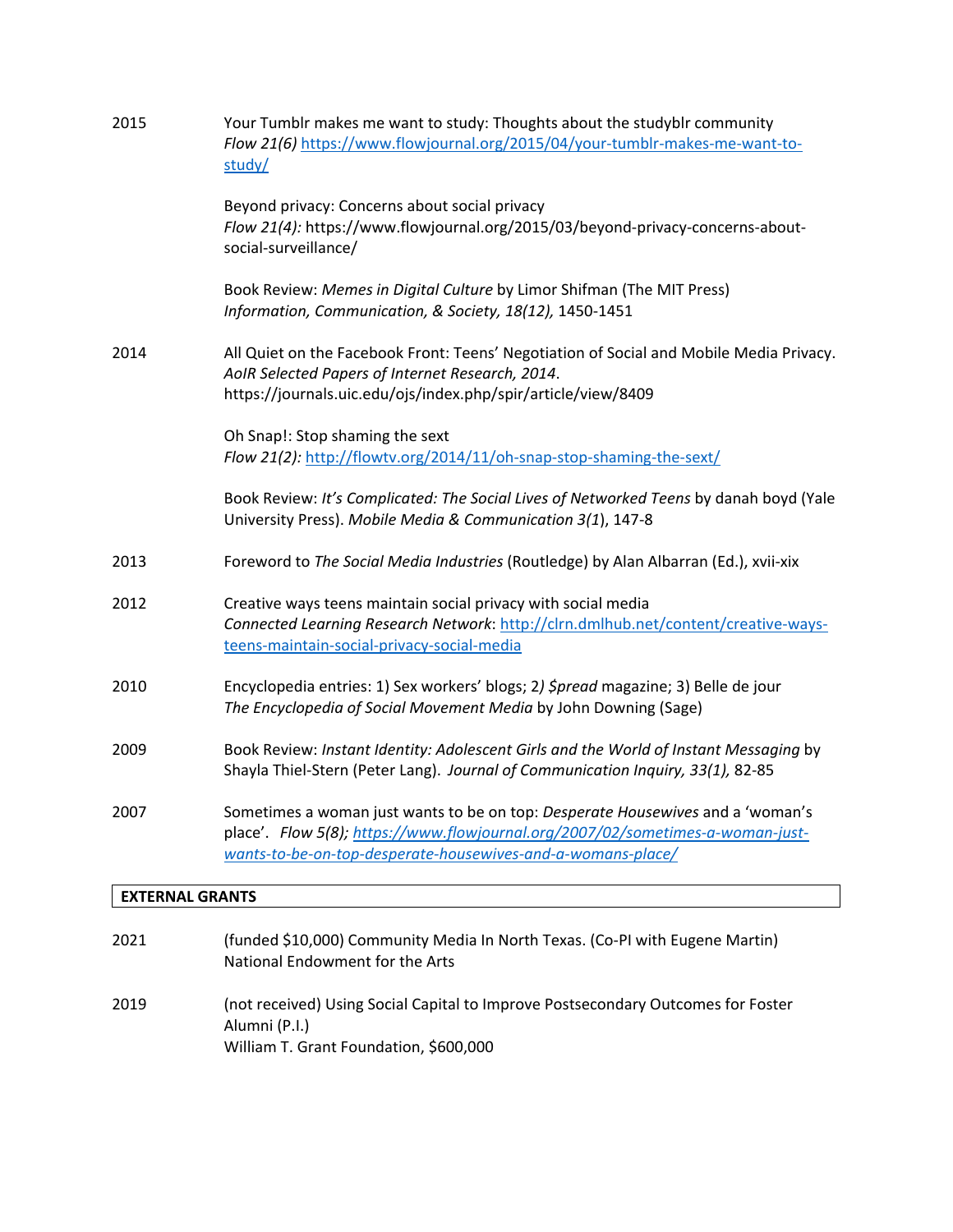|         | (not received) Integrating Media Literacy into Inquiry: Developing Citizenship<br>Curriculum via Educator Workshops - Jacqueline Vickery (Co-P.I.) and Dan Krutka (Co-<br>P.I, University of North Texas)<br>Hatton W. Sumners Foundation, \$50,000 |
|---------|-----------------------------------------------------------------------------------------------------------------------------------------------------------------------------------------------------------------------------------------------------|
| 2015    | (not received) Digital Media Surveillance and Threats to Social Equity - Jacqueline<br>Vickery (P.I.) and Nicole Warncke (Co-P.I.), M.F.A., University of North Texas<br>Digital Trust Foundation; \$226, 680.00                                    |
| 2014    | (not received) Exploring the Civic Identities of Middle School Youth - Jacqueline<br>Vickery (P.I.) and Antero Garcia (Co-P.I.), Colorado State University<br>Spencer Foundation New Civics Initiative, \$49,962                                    |
| 2011-14 | Associated Researcher, "The Digital Edge" (S. Craig Watkins, P.I.)<br>Connected Learning Research Network; MacArthur Foundation's Digital Media Research<br>Initiative (\$1 million)                                                                |
| 2009-10 | Research Assistant for the UT Austin-Portugal Digital Inclusion and Participation<br>Research Project (Joseph Straubhaar, P.I.)                                                                                                                     |

## **CREATIVE WORK**

| 2016-2019 | Founder & Facilitator of a Digital Storytelling Workshop for Teens in Foster Care<br>- Teens in foster care collaborate with UNT students to write and produce short films  |
|-----------|-----------------------------------------------------------------------------------------------------------------------------------------------------------------------------|
| 2017      | Seeking a Safe Haven: DFW Refugee Stories [20 min. documentary]<br>Co-director with Hadidja Nyiransekuye; Producers: Sammi Whitwell, Grace Patterson,<br>and Devan Trussell |

## **CONFERENCES AND PRESENTATIONS**

## **Invited Keynote Addresses**

| 2019 | What can the playful voice teach us about media literacy?<br>Youth Creative Connected Research Network (YCC); Queensland University of<br>Technology, Brisbane, QLD, Australia; October 1 |
|------|-------------------------------------------------------------------------------------------------------------------------------------------------------------------------------------------|
| 2017 | Engaging students as citizens in the digital age<br>Technology in Education Annual Conference (TiE17); Collaborative for Educational<br>Services; Northampton, MA; January 19             |

## **Conference Organizer**

2018 *Mediating Change*, University of North Texas, November 1-2, 2018 *Founder and organizer of a 2-day conference that focuses on the roles of media in creating a more equitable, inclusive, sustainable, and just society. The goal is to bring*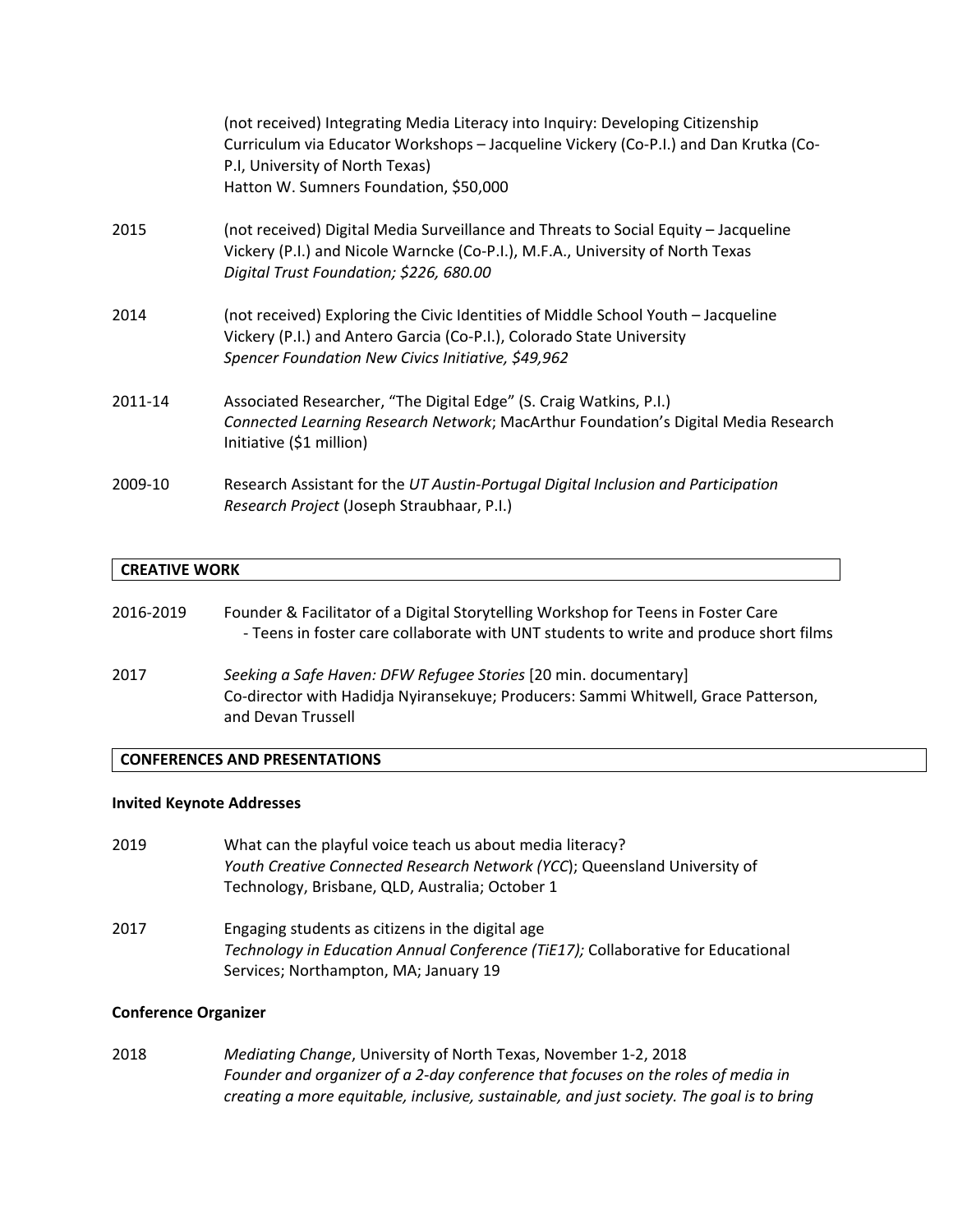*scholars, media practitioners, educators, and/or activists together in one space so that we can all learn from and about each other's research, creative projects, tools, and strategies.*

## **Peer Reviewed Conference Presentations**

| 2020 | Learning from the Playful Voice: An Analysis of Youth Media Workshops and Youth<br><b>Produced Media</b>                                                                                                                                  |
|------|-------------------------------------------------------------------------------------------------------------------------------------------------------------------------------------------------------------------------------------------|
|      | (Cancelled due to COVID) Society for Cinema and Media Studies (SCMS); Denver, CO;<br>April 1-3                                                                                                                                            |
|      | The Meme-ification of #SchoolShootings on TikTok<br>Association of Internet Researchers (AoIR); Virtual due to COVID; Oct. 26-31                                                                                                          |
| 2019 | Fostering Teen Resistance: Negotiating Activist Identities in The Fosters<br>Society for Cinema and Media Studies (SCMS); Seattle, WA; March 13-17                                                                                        |
| 2017 | Mapping the affordances and dynamics of activist hashtags.<br>Association of Internet Researchers (AoIR). Tartu, Estonia; October 18-21, 2017.                                                                                            |
|      | "We've all seen The Fosters and it's nothing like that": Teens in foster care respond to<br>The Fosters                                                                                                                                   |
|      | Society for Cinema and Media Studies (SCMS); Chicago, IL; March 22-26.                                                                                                                                                                    |
|      | Community Media Education: A case study in connecting universities with marginalized<br>youth                                                                                                                                             |
|      | National Association of Media Literacy Education (NAMLE); Chicago, IL; June 26-28                                                                                                                                                         |
|      | Challenging Cultural Inequities via Media Engagement and Near-Peer Mentorship.<br>Digital Media & Learning Conference. Irvine, CA; October 4-6, 2017.                                                                                     |
| 2016 | Feel Fearless: A case study of sexual assault awareness, digital activism, and feminist<br>pedagogy                                                                                                                                       |
|      | Console-ing Passions International Conference on Feminism and Media; South Bend, IL;<br>June 16-18                                                                                                                                        |
|      | #YesAllWomen (have a collective story to tell): Feminist hashtags and the intersection of<br>personal narratives, networked publics, and intimate citizenship<br>Association of Internet Researchers (AoIR); Berlin, Germany; October 5-8 |
| 2015 | Ethics of employers' online surveillance<br>Privacy Law Scholars Conference; Berkeley, CA; June 4-5                                                                                                                                       |
| 2014 | Kids teaching kids: Web design and peer learning<br>Digital Media & Learning (DML); Boston, MA; March 6-14                                                                                                                                |
|      | Mobile phones, a girl's best friend?: How the mobile phone industry legitimizes surveillance,<br>commodifies talk, and genders technology                                                                                                 |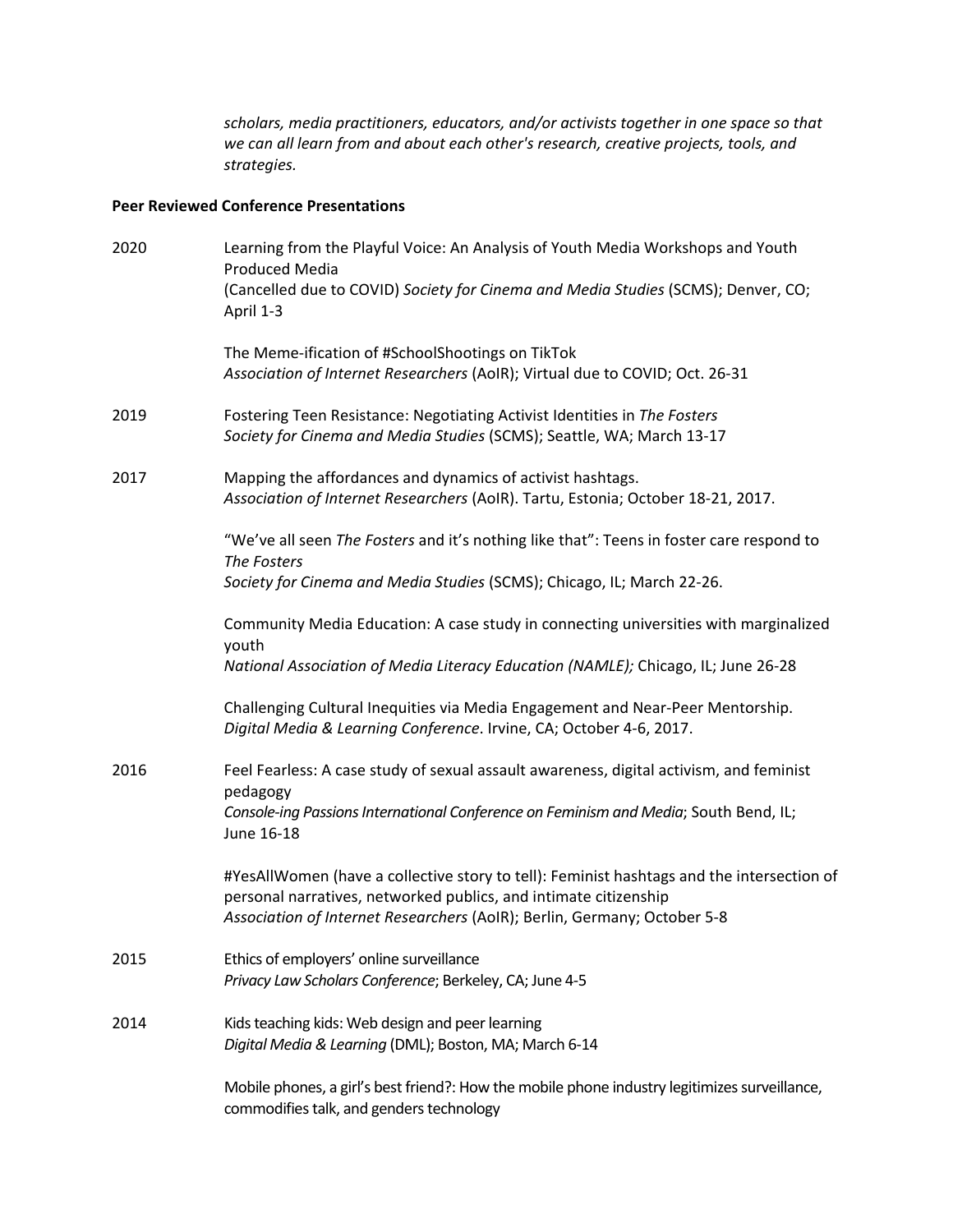|      | Society for Cinema and Media Studies (SCMS); Seattle, WA; March 19-23                                                                                                                                      |
|------|------------------------------------------------------------------------------------------------------------------------------------------------------------------------------------------------------------|
|      | Panic in the classroom!: Youth, internet, and the mobilization of risk via federal policies<br>Console-ing Passions International Conference on Feminism and Media; Colombia, MO; April<br>$10 - 12$       |
|      | All quiet on the Facebook front: Teens' negotiation of social and mobile media privacy<br>Association of Internet Researchers (AoIR); Daegu, South Korea; October 21-24                                    |
| 2013 | Enabling learning in the 21 <sup>st</sup> century college classroom (presented and convened)<br>Humanities, Arts, Science, and Technology Advanced Collaboratory (HASTAC); Toronto,<br>Canada; April 25-28 |
|      | The curious case of Confession Bear: Analyzing anonymity and online memes<br>Association of Internet Researchers (AoIR); Denver, CO; October 23-27                                                         |
| 2012 | Blocking social media, blocking media literacies<br>Texas Social Media Research Institute (TSMRI); Tarleton State University; Stephenville, TX;<br>November 30                                             |
|      | After-school tech clubs and the blurring of in/formal learning environments (co-presented<br>with Jennifer Noble)<br>Digital Media & Learning (DML); San Francisco, CA; March 1-3                          |
| 2011 | Digital media learning at home: Generational differences and attitudes among working class<br>and immigrant families in Austin, TX<br>Digital Media & Learning; Long Beach, CA; March 3-5                  |
|      | Why can't we be Facebook friends? Social network sites, school policies, and constructions<br>of risk<br>EU Kids Online: Children, Risk, and Safety Conference; London, England; September 22-23           |
| 2010 | Who's to frame? Discourses of cyberbullying in news and culture<br>Console-ing Passions International Conference on Feminism and Media; Eugene, OR; April<br>$22 - 24$                                     |
| 2009 | Latinitas: Finding empowerment and cultural identity through media and technology<br>National Popular Culture and American Culture Associations; New Orleans, LA; April 8-11                               |
|      | Facebook, weak ties, and ideological differences<br>Association of Internet Researchers (AoIR); Milwaukee, WI; October 8-10                                                                                |
| 2008 | Someday my prince will come: gURLS and the romantic narrative<br>Southwest/Texas Popular Culture/American Culture Association; Albuquerque, NM;<br>February 13-16                                          |
|      | Challenging dominant discourse: SEX, etc. (.com) and contemporary teenage sexuality                                                                                                                        |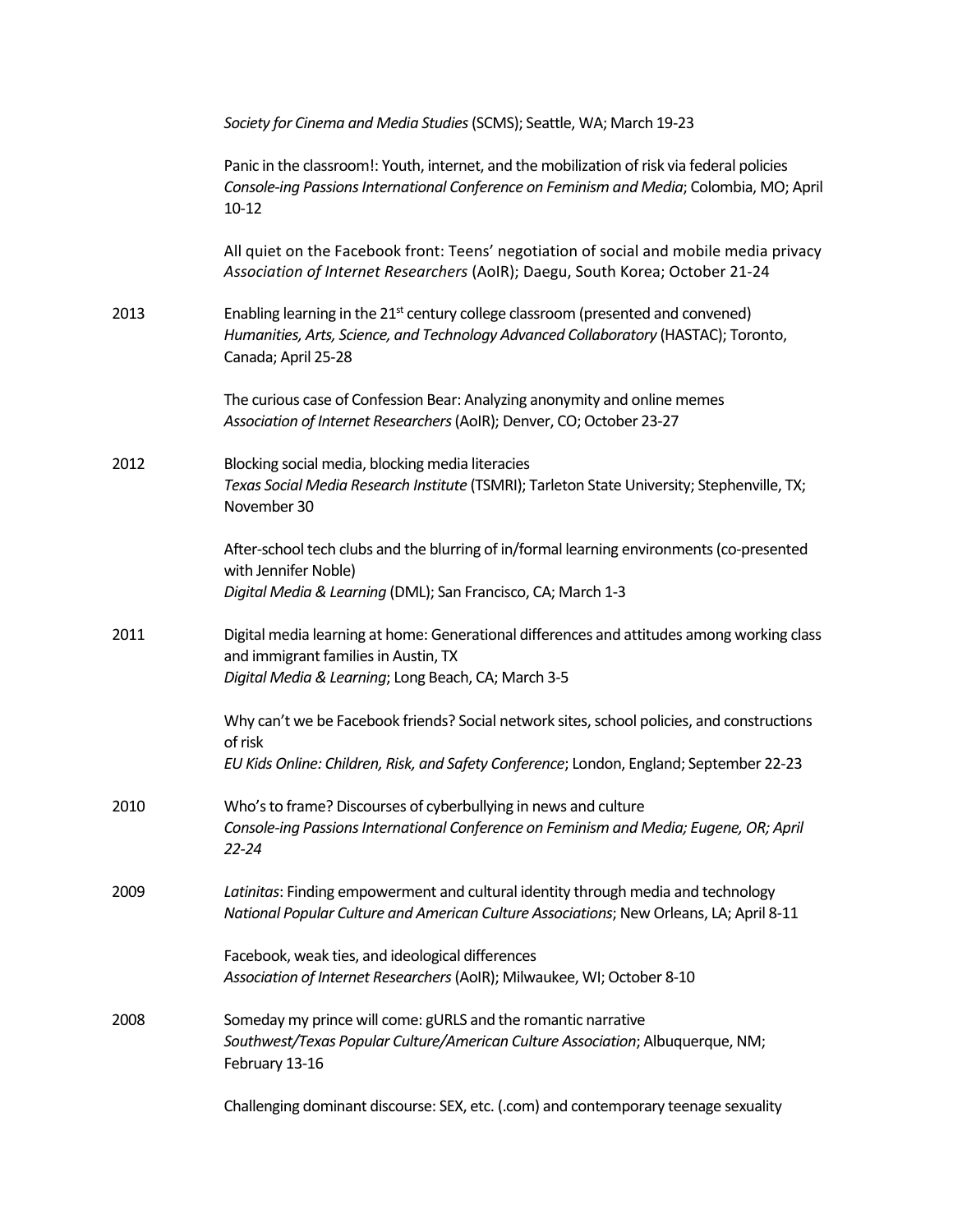|                      | National Popular Culture and American Culture Associations; San Francisco, CA; March 19-22                                                                                                                            |
|----------------------|-----------------------------------------------------------------------------------------------------------------------------------------------------------------------------------------------------------------------|
|                      | The Megan Meier MySpace suicide: Exploring the social aspects of convergent media, citizen<br>journalism, and online anonymity and credibility<br>International Symposium on Online Journalism; Austin, TX; April 4-5 |
|                      | Strangers in a virtual world: Girls' performative identities on blogs<br>Console-ing Passions International Conference on Feminism and Media; Santa Barbara, CA;<br>April 24-26                                       |
|                      | MySpace, YourSpace, WhoseSpace? Social networking, cultural space, and the generation<br>gap<br>Cultural Studies Association; New York City, NY; May 2008                                                             |
| 2007                 | The evolving relationship between technology and college football broadcasts<br>Southwest/Texas Popular Culture/American Culture Association; Albuquerque, NM;<br>February 14-17                                      |
| <b>Invited talks</b> |                                                                                                                                                                                                                       |
|                      |                                                                                                                                                                                                                       |

## University/Academic

| 2019 | What Can the Playful Voice Teach Us?<br>Media @ Sydney Research Seminar Series, Department of Media and Communications,<br>University of Sydney, October 18                                              |
|------|----------------------------------------------------------------------------------------------------------------------------------------------------------------------------------------------------------|
|      | Engaged Research: Collaborations, Community, and Media Practices<br>Monash University, School of Media, Film, and Journalism, Melbourne, VIC, Australia,<br>October 10                                   |
|      | Work In Progress: Community and Equality in Media Work<br>Creative Directions Conference in partnership with Media Matters, Monash University,<br>Melbourne, VIC, Australia, October 9                   |
| 2018 | From Consumers to Citizens: Engaging Young People's Online Activism<br>California State University, Channel Islands, March 1                                                                             |
|      | Doing Digital Activism: From Twitter to Google Maps<br>Media Literacy and Civic Engagement in the Digital Age, Texas A&M University, College<br>Station, September 28                                    |
| 2017 | The Digital Needs and Expectations of the "Always On" College Student<br>Invited by Provost Jennifer Evans-Crowley to speak at UNT's Annual Strategic Planning<br>Retreat; August 14                     |
|      | Digital literacy and activism in the classroom<br>Digital Critical Pedagogy Fair hosted by the Critical Pedagogy Mentorship Faculty Network at<br>the University of North Texas; Denton, TX; February 16 |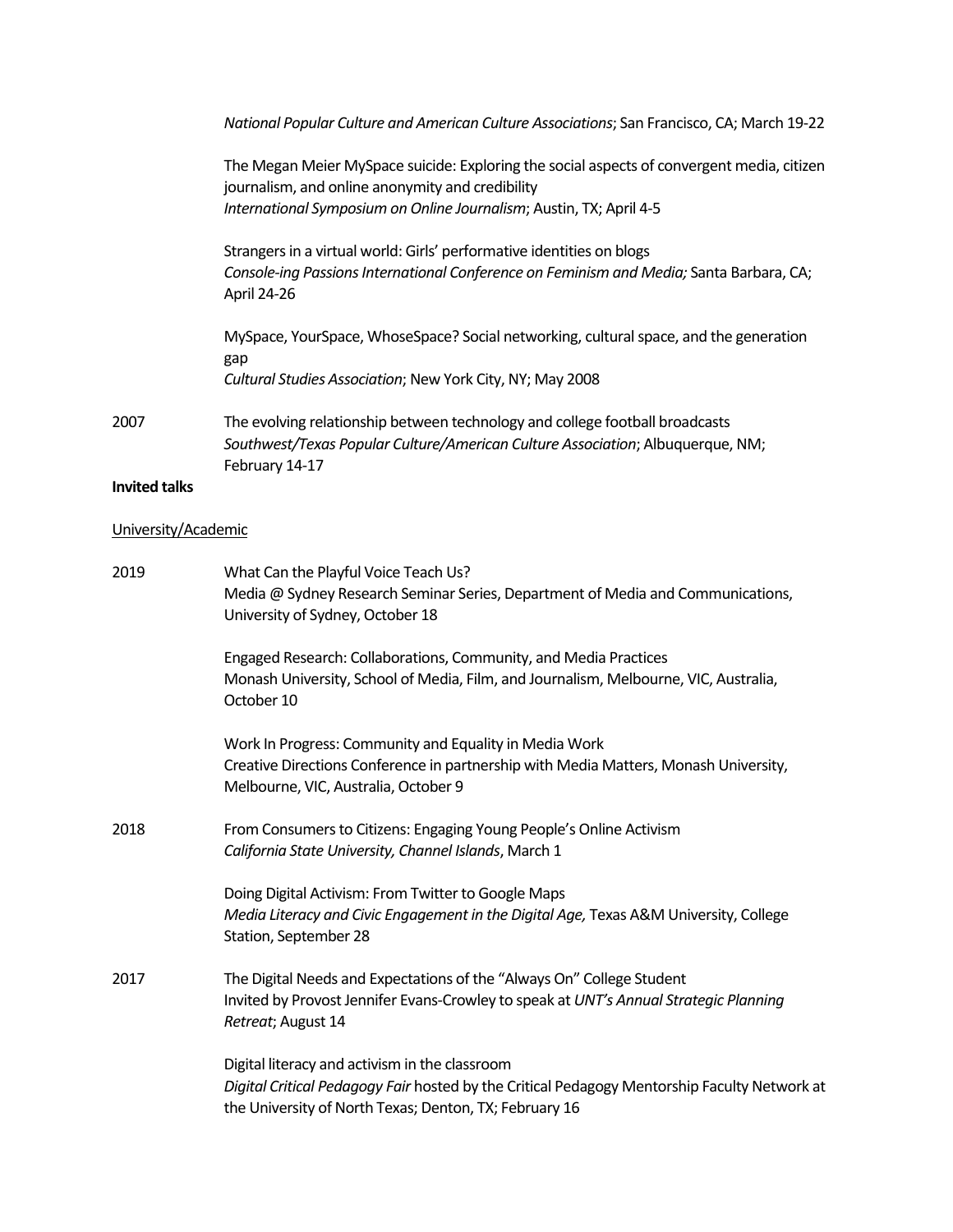| 2016 | Media environments are not created equal<br>UNT's College of Arts & Sciences Faculty Lecture Series: "The Changing Landscape of Digitally<br>Enabled Environments" with Jordan Frith and Iftekhar Ahmed; Denton, TX; November 17 |
|------|----------------------------------------------------------------------------------------------------------------------------------------------------------------------------------------------------------------------------------|
|      | Fem Flicks Speaker and Selection Committee<br>Sponsored by the Women's & Gender Studies Department and the Multicultural Center at<br>UNT.                                                                                       |
| 2013 | Making and analyzing significant connections<br>Connecting Learning Research Network; Quad-annual meeting; Austin, TX; November 13                                                                                               |
| 2012 | Social media revolutions?<br>Invited guest lecture for International Communication. Department of Media Arts; University<br>of North Texas; July 23                                                                              |
|      | Television viewing in the age of social media<br>Invited guest lecture in Broadcast Media; Department of Media Arts; University of North<br>Texas; October 27                                                                    |
| 2011 | Telegraphy: Historical developments and contemporary legacies<br>Invited guest lecture in Communication, Technology, & Society; Department of Radio, TV,<br>Film; University of Texas; Austin, February 16                       |
|      | Historical development and definitions of social network sites<br>Invited guest lecture; Communication, Technology & Society; Department of Radio, TV, &<br>Film; University of Texas; Austin; April 15                          |
| 2009 | Addressing identity and community on girls' blogs<br>Invited quest lecture in Gender & Sexuality Issues in Media; Department of Radio, TV, Film;<br>University of Texas; Austin; April 7                                         |
|      | Historical approaches to social network sites<br>Invited guest lecture; Communication, Technology & Society; Department of Radio, TV, &<br>Film; University of Texas; Austin; April 19                                           |
|      | <b>Public &amp; Community Talks</b>                                                                                                                                                                                              |
| 2018 | Navigating Your Teens' Social Media without Panicking<br>Camarillo Academy of Progressive Education, Camarillo, CA. February 28                                                                                                  |
|      | Women Galore: Mediating Misogyny: panel discussion with Tracy Everbach (UNT) and<br>Cassandra Jaramillo (Dallas Morning News)<br>The Wild Detectives, Dallas, TX, May 1                                                          |
| 2014 | Nobody panic!: Historicizing, contextualizing, and learning to embrace social media                                                                                                                                              |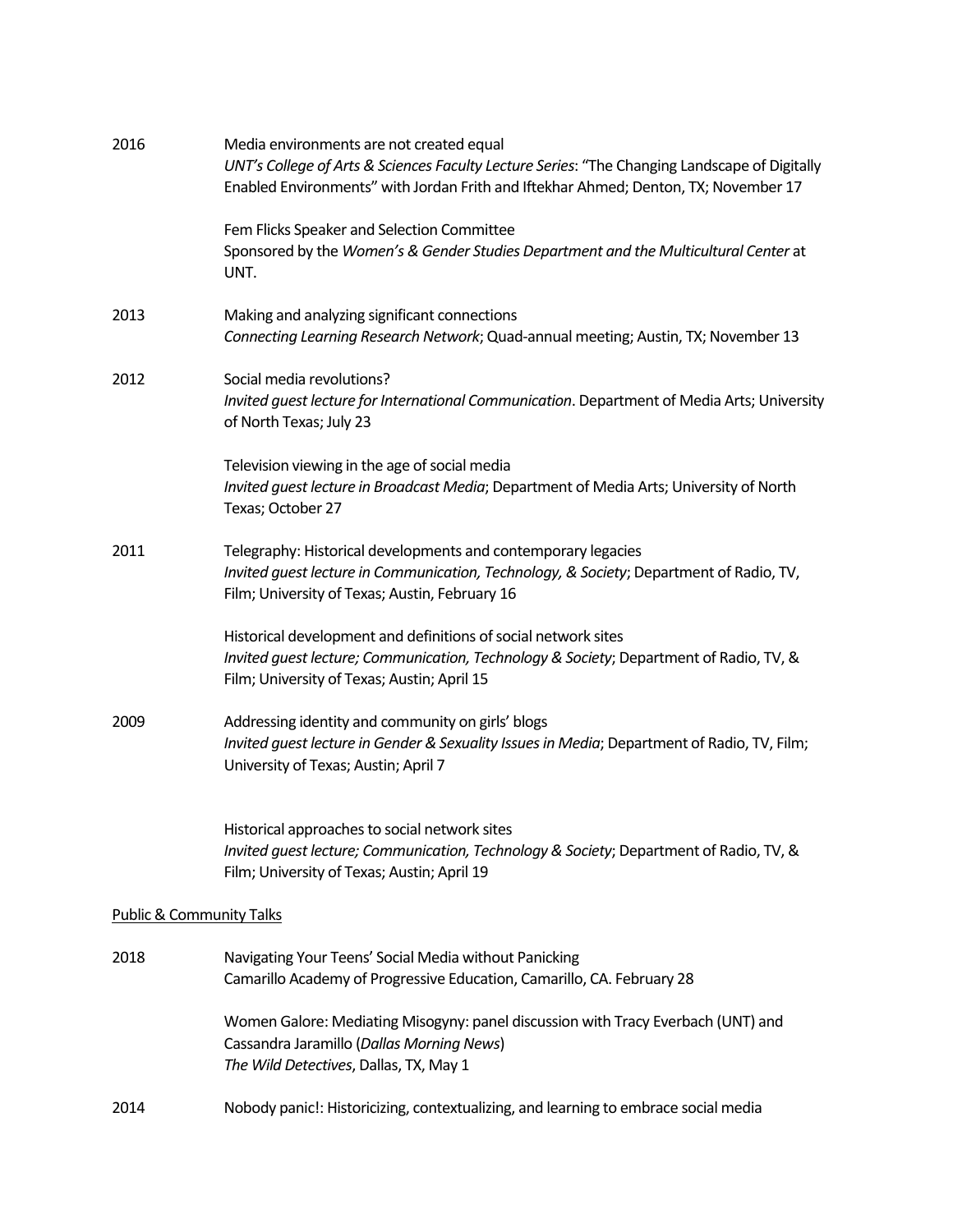*Birdville Independent School District Advisory Committee for Safe Schools and Communities*; Presented with Ricky Lewis of Teen Lifeline; Ft. Worth, TX; January 24

## **Roundtable discussions, symposiums, and workshops**

| 2020 | Coalition-Building in Foster Care Research                                                                                                                                                            |
|------|-------------------------------------------------------------------------------------------------------------------------------------------------------------------------------------------------------|
|      | National Conference for Engaged Scholarship on Foster Alumni, Washington DC, February<br>19-20 (presentation with Brenda Sweeten and Matthew Heard)                                                   |
| 2018 | Designing Media Camps for Youth [workshop]<br>Society for Cinema & Media Studies, Toronto, Canada, March 14-18                                                                                        |
|      | Media Discourses: The Cultural Forum of School Shootings [roundtable]<br>Flow Conference, Austin, TX, September 27-29                                                                                 |
|      | Disclosing in a Digital Culture: Rethinking Sexual Violence, Technology, and the #MeToo<br>Movement [roundtable]<br>Association of Internet Researchers, Montreal, Canada, October 11-13              |
|      |                                                                                                                                                                                                       |
|      | Doctoral Colloquium<br>Association of Internet Researchers, Montreal, Canada, October 10                                                                                                              |
| 2017 | Doing social justice in the classroom [video presentation]<br>Equity & Diversity Social Justice Conference hosted by the University of North Texas; Denton,<br>TX; February 23                        |
|      | Media and education panel participant                                                                                                                                                                 |
|      | Exploring Careers in Media Conference; hosted by the Bob Schieffer College of<br>Communication at Texas Christian University; Ft. Worth, TX; March 31                                                 |
|      | Mediating Misogyny: Gender & Harassment [panel co-convener and discussant]<br>National Communication Association, Dallas, TX, November 17                                                             |
| 2016 | Teaching & technology in media studies, roundtable participant<br>Flow Conference; University of Texas; Austin, TX; September 15-17                                                                   |
| 2015 | Young people's imagined visibilities [roundtable; convener]<br>Association of Internet Researchers (AoIR); Phoenix, AZ; October 21-24                                                                 |
| 2013 | #FAIL: What can we learn from unsuccessful after-school digital media club experiences? A<br>roundtable discussion                                                                                    |
|      | Digital Media & Learning; Chicago, IL; March 14-16                                                                                                                                                    |
| 2010 | Discursive comparisons and generational differences regarding home media use<br>Comparing Media Trajectories in the U.S. and Portugal Symposium (UT Austin-Portugal<br>Program); Austin, TX; April 19 |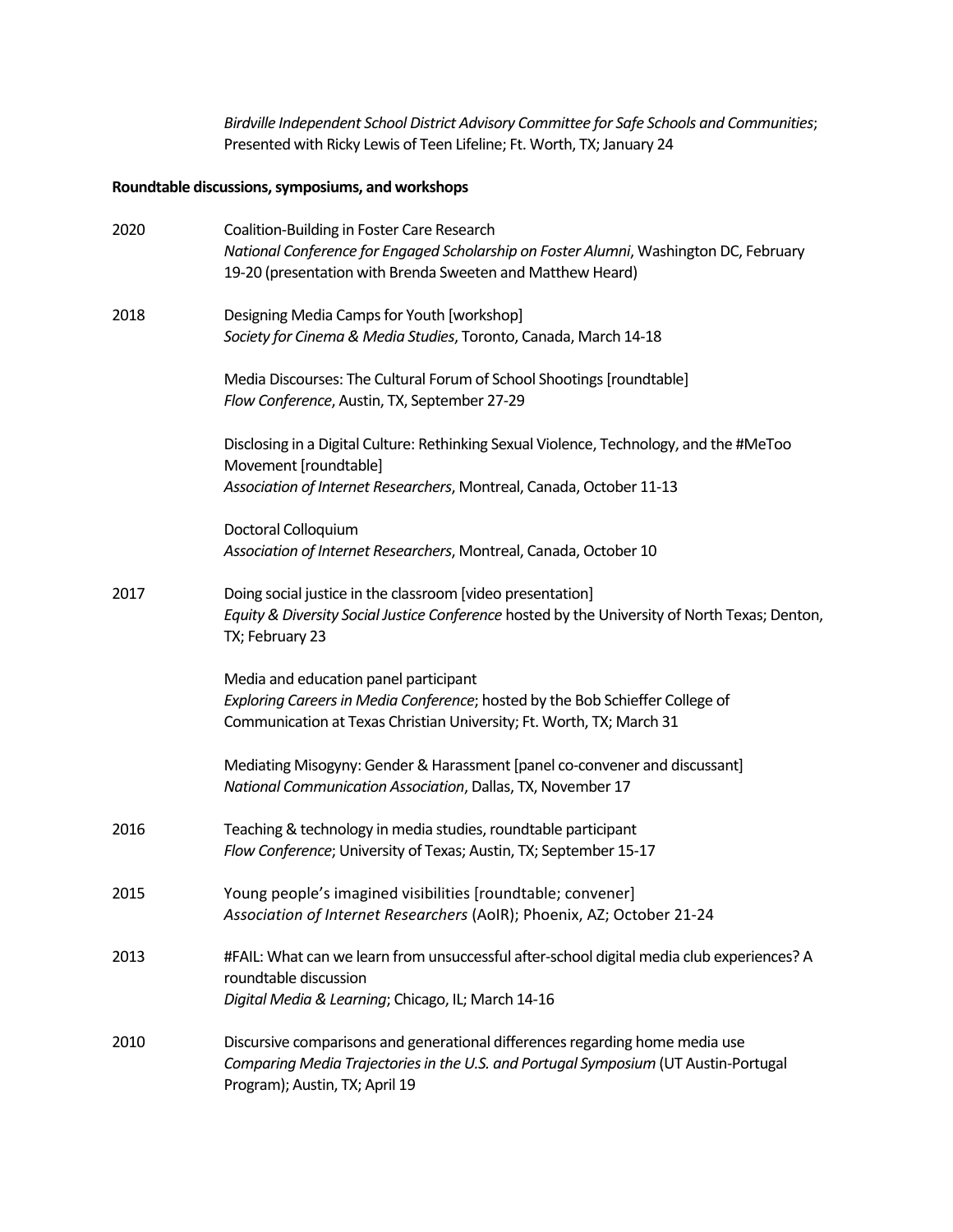## **AWARDS AND HONORS**

## **Research Awards**

| 2014                   | Top Paper Award at the Association of Internet Researchers Conference                                |
|------------------------|------------------------------------------------------------------------------------------------------|
| 2013                   | Top Paper Award at the Association of Internet Researchers Conference                                |
| <b>Teaching Honors</b> |                                                                                                      |
| 2017                   | Honored Faculty Recognition - Honor's Day Convocation; UNT Coliseum (nominated<br>by Nicole Warncke) |
| 2013                   | Honored Faculty Recognition - Honor's Day Convocation; UNT Coliseum (nominated<br>by Andrew Wexler)  |

## **INTERNAL GRANTS & FELLOWSHIPS**

## **Internal UNT grants awarded**

| 2018-20            | Faculty Mentoring Grant (\$5,000): Foster Care Research Network (co-author)<br>Matthew Heard (primary author), Brenda Sweeten, Jordan Frith, Amy Murrell                                                    |
|--------------------|-------------------------------------------------------------------------------------------------------------------------------------------------------------------------------------------------------------|
| 2017-18            | Faculty Mentoring Grant (\$1,760): Finding a Common Language: Marginal Groups, Textual<br>Analysis, and Team-Based Mentoring. (co-author)                                                                   |
|                    | Faculty Mentoring Grant (\$300): Gender Research & Creative Sessions. (primary author)                                                                                                                      |
| 2016-17            | Community Engagement Grant from the Office of Equity and Diversity (\$5,000). Refugee<br>Forum and Storytelling Project. In partnership with Dr. Hadidja Nyiransekuye from Social<br>Work. (primary author) |
|                    | Faculty Mentoring Grant (\$940): Gender Research & Creative Sessions (primary author)                                                                                                                       |
|                    | Faculty Mentoring Grant (\$12,000): Research Colloquium in Communication-Allied<br>Disciplines (co-author)                                                                                                  |
| <b>Fellowships</b> |                                                                                                                                                                                                             |
| 2013               | Jr. Faculty Summer Research Fellowship<br>University of North Texas                                                                                                                                         |
| 2012               | MacArthur Foundation Digital Media & Learning Summer Fellow<br>Microsoft Research Lab, New England                                                                                                          |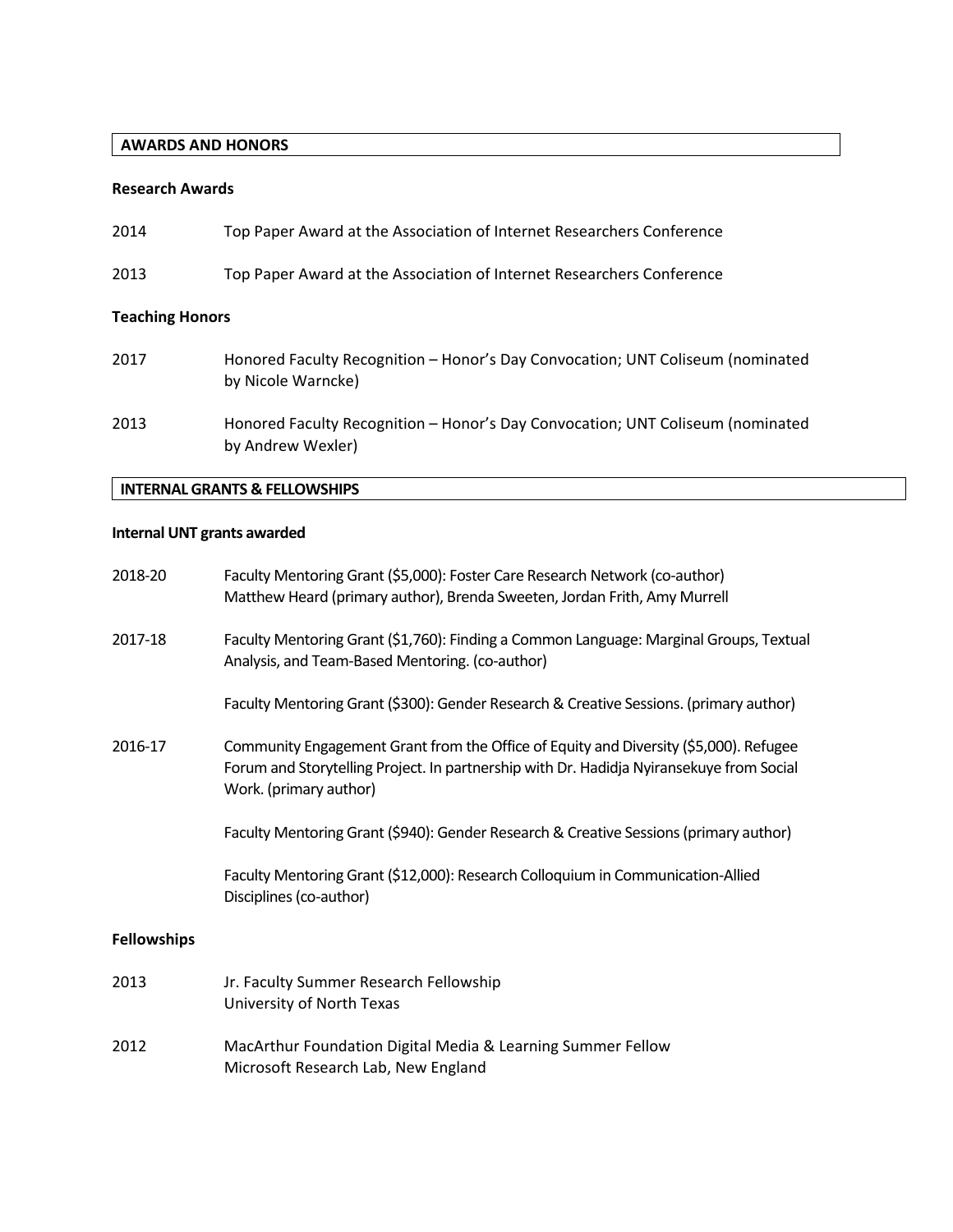- 2011-12 Jesse H. Jones Endowed Centennial Fellowship College of Communication; University of Texas at Austin
- 2011 The International School on Digital Transformation UT Austin-Portugal Digital Media Program; Porto, Portugal

## **UNFUNDED COLLABORATIVE RESEARCH PROJECTS**

- 2017 Reception study: Teens in foster care respond to *The Fosters* Jacqueline Vickery (P.I.) Cumberland Presbyterian Children's Home. Nicole Warncke, MFA and Valarie Gold, BA served as Research Assistants.
- 2016; 2018 Founder and Director of the *Digital Storytelling Workshop for Teens in Foster Care* in partnership with Cumberland Presbyterian Children's Home.

## **SERVICE TO THE FIELD**

## **Administration of Conferences**

| 2018                      | Mediating Change Conference [Founder and Conference Organizing Chair]<br>University of North Texas, November 1-2 |
|---------------------------|------------------------------------------------------------------------------------------------------------------|
| 2017                      | Monstrous Women in Comics [Conference Organizing Committee]<br>University of North Texas; May 25-27              |
| 2013-current              | Paper referee<br>Association of Internet Researchers annual conference                                           |
| 2011                      | Graduate student coordinator<br>Digital Media & Learning Conference; Long Beach, CA; March 3-6                   |
| 2008                      | Co-Coordinator and Web Administrator<br>FlowTV Bi-Annual Conference; Austin, TX; October 9-11                    |
| <b>Journal Editor</b>     |                                                                                                                  |
| 2008-10                   | Senior managing editor for FlowTV; University of Texas at Austin<br>Edited two special issues in 2008 & 2009     |
| <b>Manuscript Referee</b> |                                                                                                                  |
| <b>Book Publishers</b>    |                                                                                                                  |
| The MIT Press<br>Sage     |                                                                                                                  |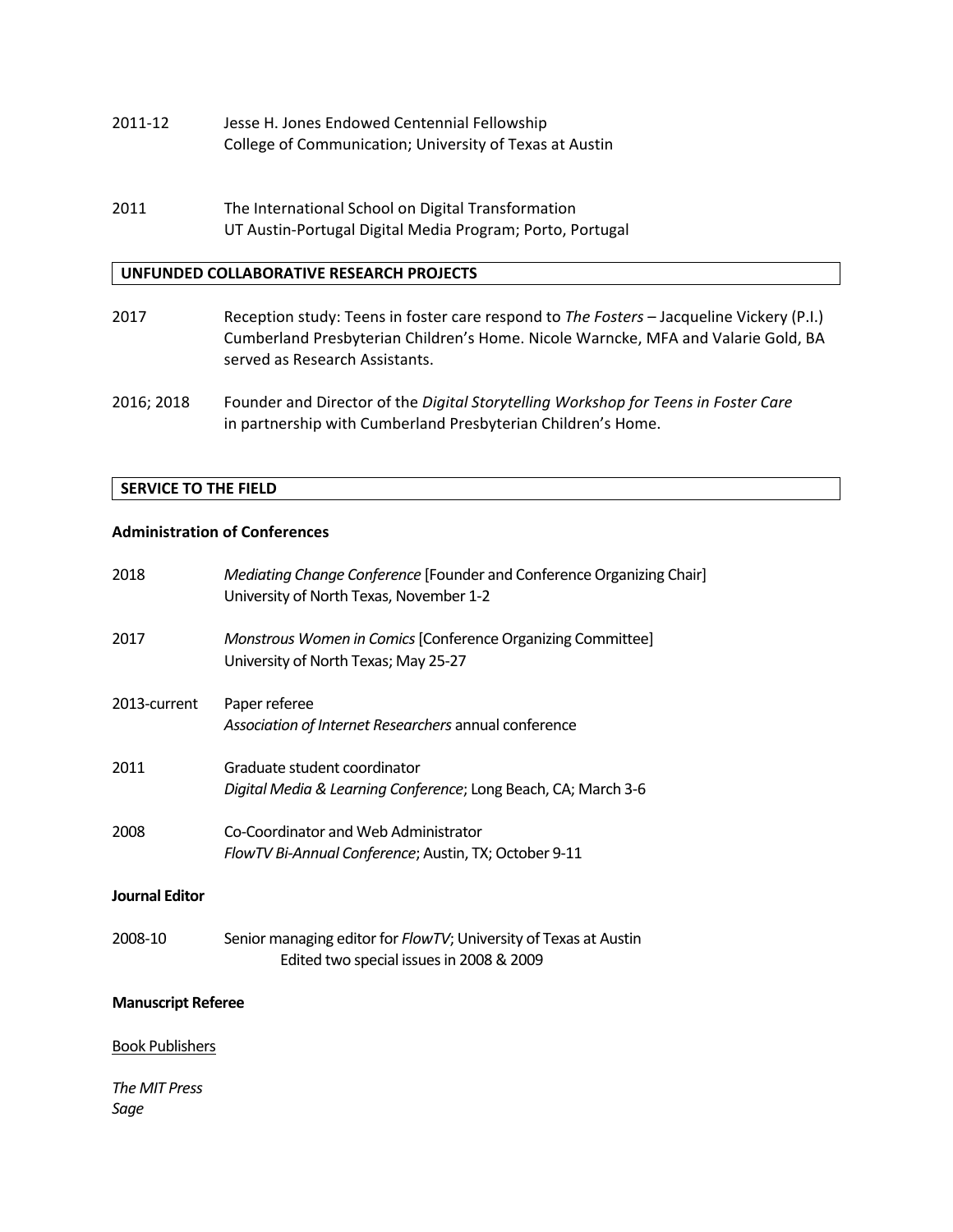*Polity Palgrave* 

#### **Journals**

*New Media & Society Information, Communication, & Society Journal of Children and Media Mobile Media & Communication Journal of Adolescent and Adult Literacy Media and Communication*; *Journal of Digital & Media Literacy*; *Continuum Journal of Media & Cultural Studies Journal of Family Issues Flow TV*

#### **Judge**

| 2019-current | Peabody Award Screening Committee      |
|--------------|----------------------------------------|
|              | Children's/Youth Programming Committee |

#### **SERVICE TO THE UNIVERSITY, COLLEGE, AND DEPARTMENT**

#### **Service to the University**

| 2016-current | Women's Faculty Network; University of North Texas |
|--------------|----------------------------------------------------|
|              | Executive Committee (Communications Director)      |

- 2020-current Faculty Senate Committee on the Status of Women (CSW)
- 2020-current Faculty Development Leave Review Committee

#### **Service to the College of Liberal Arts & Social Sciences at UNT**

- 2020 Promotion & Tenure Review Committee Mayborn School of Journalism
- 2012-current Co-Founder and Co-Advisor of the Digital Media Studies Certificate In collaboration with Technical Communications and Communication Studies
- 2017 Lecturer search committee member: Department of Technical Communication; CLASS

#### **Service to the Department of Media Arts at UNT**

2017-current Reappointment, Promotion, and Tenure Committee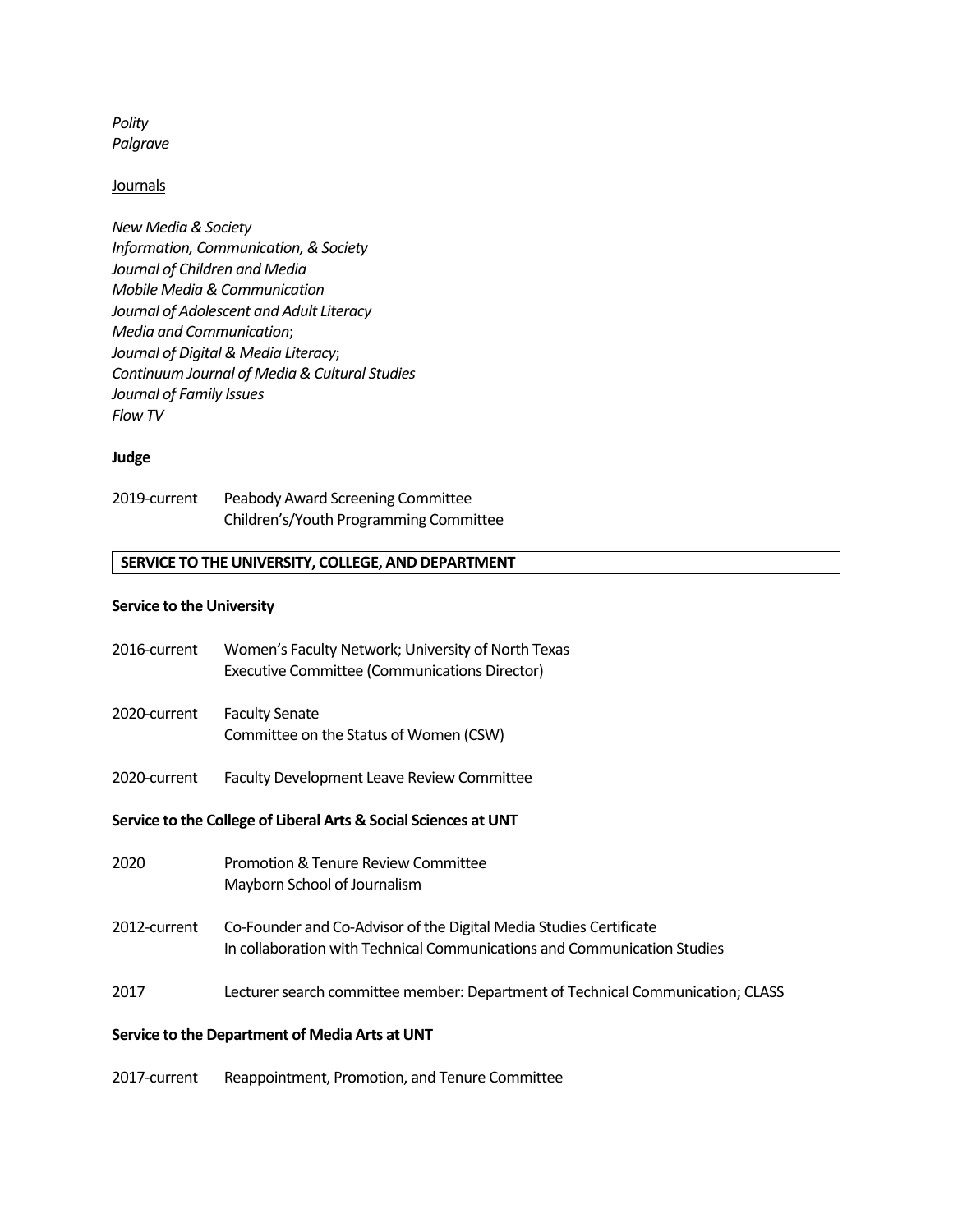| 2018-2019                | Director of M.A. Graduate Program                                                    |
|--------------------------|--------------------------------------------------------------------------------------|
| 2012-current             | Graduate Curriculum Committee<br>Chair, 2016-2018<br>Member, 2012-2016; 2018-current |
| 2016-current             | Co-Web Administrator                                                                 |
| 2015-current             | Executive Committee; member                                                          |
| 2014-16                  | Undergraduate Curriculum Committee; member                                           |
| $2014 - 15$ ;<br>2018-19 | Search Committee for Assistant Professor; member                                     |
| 2013-14                  | Awards & Events Committee; member                                                    |

## **Service to Students at UNT**

## Chair of Master's Thesis

| In-Progress  | Sarah Lara, M.A.                                                                                                                                                            |
|--------------|-----------------------------------------------------------------------------------------------------------------------------------------------------------------------------|
|              | Thesis: The Changing role of On-Air Women Journalists on Local Television and                                                                                               |
|              | Microcelebrities on Instagram                                                                                                                                               |
|              | Ryne Clem, M.F.A. (co-chair)                                                                                                                                                |
|              | Thesis Film: Split in Two                                                                                                                                                   |
|              | David Montalvo, M.A.                                                                                                                                                        |
|              | Thesis: Chronicle of the Online Culture Wars                                                                                                                                |
| 2018         | Stephen Patino, M.A.                                                                                                                                                        |
|              | Thesis: Saint Sony: Deliverer of Christian Content for the Evangelical Market                                                                                               |
| 2013         | Ashley Conroy, M.A. (co-chair)                                                                                                                                              |
|              | Thesis: Evaluating the content and tone of mental health news coverage in market 40: a<br>content analysis of selected internet stories from Las Vegas broadcasting outlets |
| Discontinued | Andrew Wexler, M.A.                                                                                                                                                         |
|              | Sheila Crutcher, M.A.                                                                                                                                                       |
|              | <b>Committee Member of Master's Thesis</b>                                                                                                                                  |
| In-progress  | JJ Perkins, M.A.                                                                                                                                                            |
| 2018         | Brecken Wellborn, M.A                                                                                                                                                       |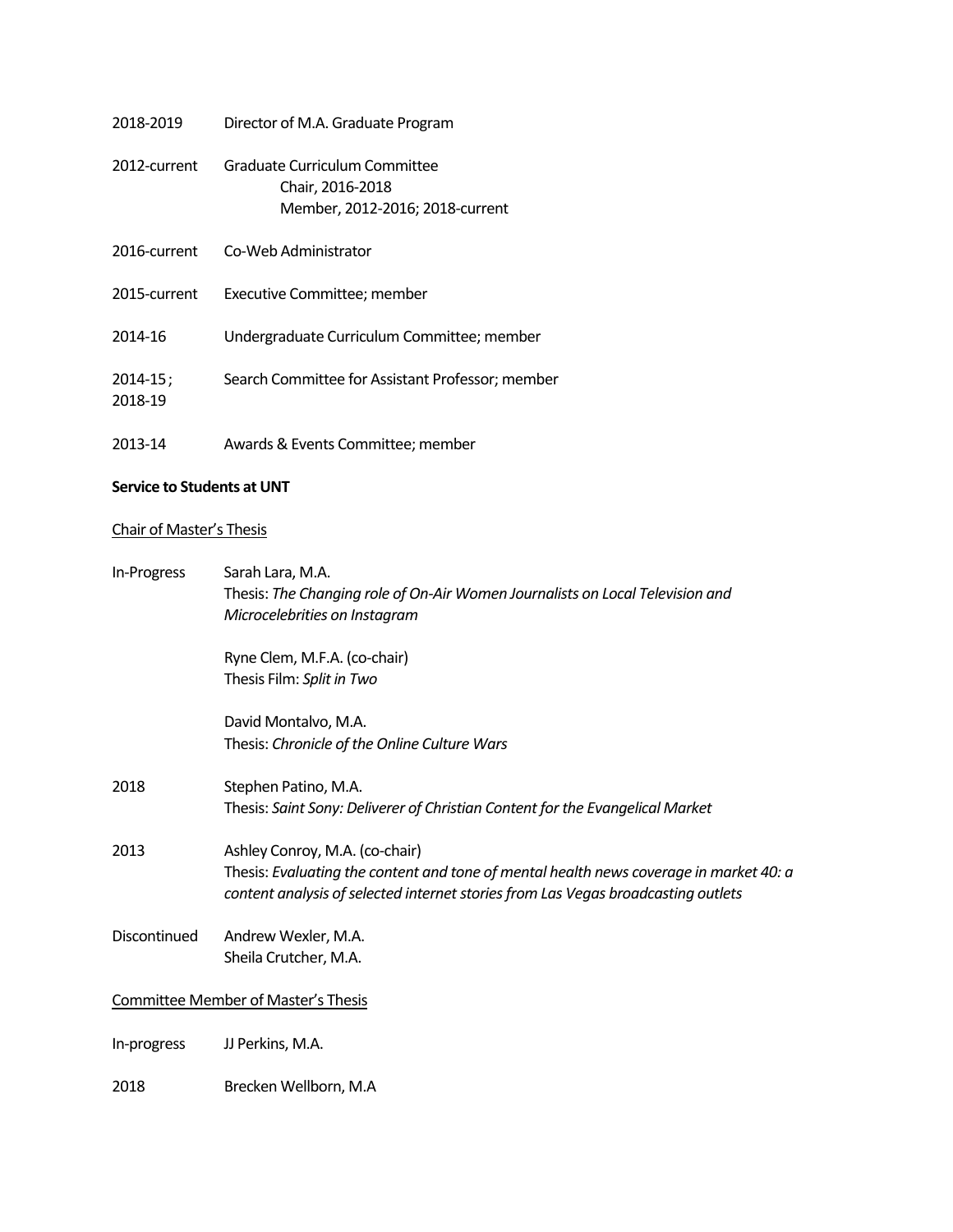|                                       | Thesis: Musicals & the Margins: African-Americans, Women, and Queerness in the<br><b>Twenty-First Century American Musical</b> |  |
|---------------------------------------|--------------------------------------------------------------------------------------------------------------------------------|--|
| 2017                                  | Shaylynn Lesinski, M.A.<br>Thesis: Furyous Female Just-Warriors of Post-Apocalypse and Dystopia                                |  |
|                                       | Nicole Warncke, M.F.A.<br>Film: Eggplant Emoji                                                                                 |  |
|                                       | Brent Crowley, M.A.<br>Thesis: "Reality" while dreaming in a labyrinth: Christopher Nolan as a realist auteur                  |  |
| 2016                                  | Stephanie Oliver, M.A.<br>Thesis: Creating discussion: an auteur analysis of films directed by Adrian Lyne                     |  |
|                                       | Mark Lambert, M.A.<br>Thesis: Twitter and radio news: A Dallas-Fort Worth case study                                           |  |
| 2015                                  | Hannah Beavers, M.F.A.<br>Film: Deva Plus Dog                                                                                  |  |
|                                       | Eva Gelogullari, M.A.<br>Thesis: An analysis of representations of feminism in fashion industry films                          |  |
| 2013                                  | Linet Cisneros, M.A.<br>Thesis: The limitations and stereotypes placed on female here representations in video<br>games        |  |
| 2012                                  | Gabe Otteson, M.A.<br>Thesis: Down, set, like? A study of social networking and sports fandom                                  |  |
| Discontinued                          | LaShae Leonard, M.A.<br>Godofredo Mendez-Novak, M.A.                                                                           |  |
|                                       | Committee of M.A. Comprehensive Exams                                                                                          |  |
| 2021                                  | Kate Newman<br><b>Buddy Love</b>                                                                                               |  |
| Chair of Undergraduate Honor's Thesis |                                                                                                                                |  |
| 2017<br>2017<br>2013                  | Valarie Gold, B.A.<br>Maria Lempke, B.A.<br>Ashton Lewis, B.A.                                                                 |  |
|                                       | <b>Graduate Special Problems Course</b>                                                                                        |  |
|                                       |                                                                                                                                |  |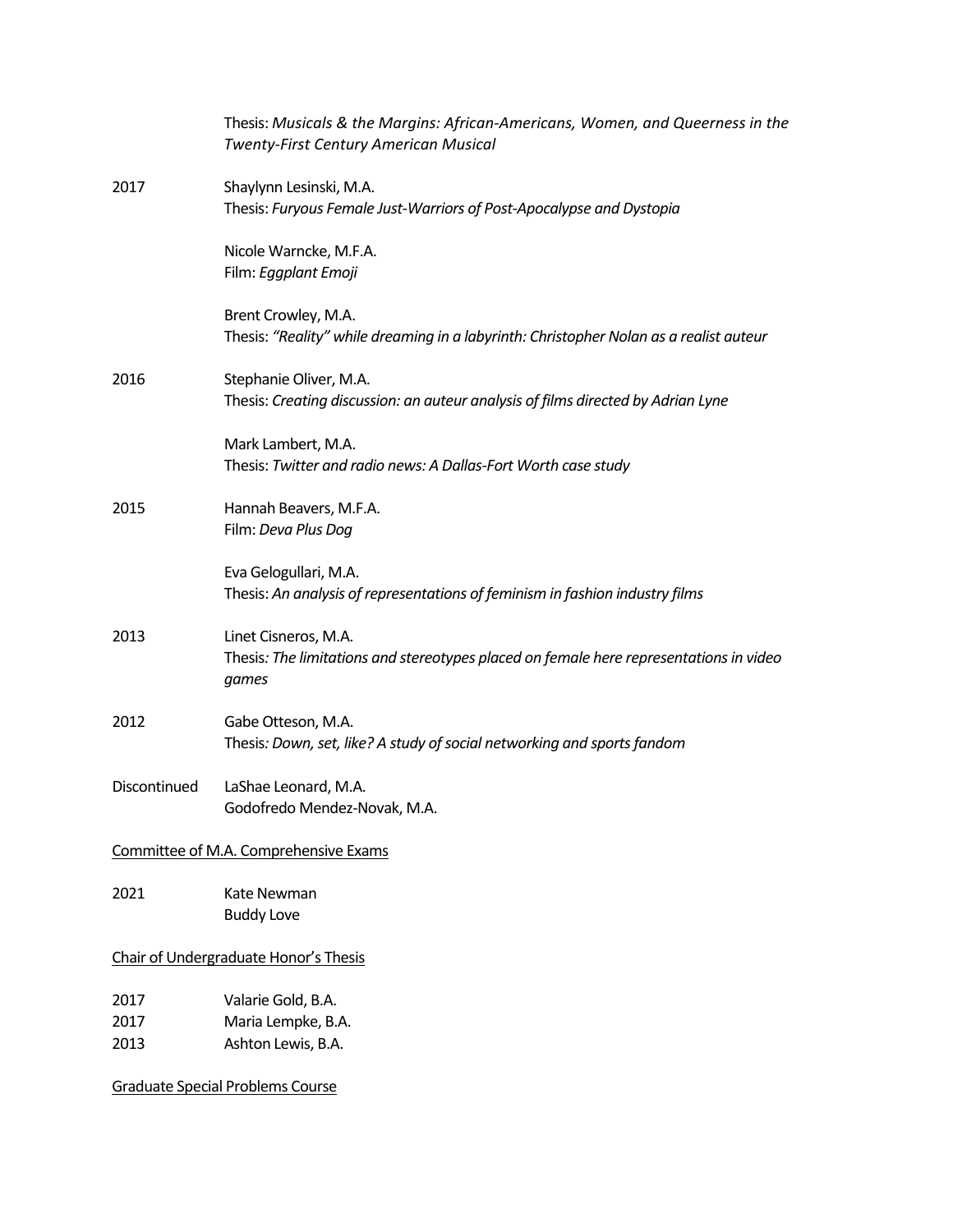| 2019 | David Montalvo, M.A.           |
|------|--------------------------------|
| 2018 | Christopher Wilkins, Post-Bacc |
| 2015 | Garrett Graham, M.F.A.         |

## Supervised Graduate Research

2016-17 Nicole Warncke, M.F.A.

## Supervised Graduate Teaching

2016 Nicole Warncke, M.F.A. 2012-13 LaShae Leonard, M.A.

## Supervised Undergraduate Research

2017 Valarie Gold, B.A.

## Undergraduate Special Problems Course

| 2017 | Christopher Wilkins, B.A. in MRTS       |
|------|-----------------------------------------|
|      | Elizabeth Grace Rodriquez, B.A. in MRTS |
|      | Devan Trussell, B.A. in MRTS            |
| 2015 | Courtney Babb, B.A. in CBCM             |
| 2013 | Taylor James, B.A. in RTVF              |

## Mentorship Outside of the Classroom

- 2017-2019 Faculty Advisor for the student group: Unity for Humanity Faculty Advocate for the student group: Hard Conversations
- 2011-12 Intellectual Entrepreneurship Pre-Graduate School Internship Graduate student mentor; College of Communication; University of Texas at Austin

## **SELECTION OF MEDIA EXPERT INTERVIEWS**

[I tried Parler, the social media app where hate speech thrives](https://www.sfgate.com/tech/article/I-tried-Parler-the-social-media-app-where-hate-15758094.php) – Bryan C. Parker SF Gate, November 30, 2020

["Do teens use Facebook? It depends on their family's income"](https://qz.com/1355827/do-teens-use-facebook-it-depends-on-their-familys-income/) – Hanna Kozlowska *Quartz*, August 15, 2018

[Should we be worried about how our kids use the internet?](https://www.dallasnews.com/business/technology/2017/08/07/worried-kids-use-internet) – Esteban Bustillos The Dallas Morning News – August 2017

NPR Marketplace – Background information *The Guardian –* Background information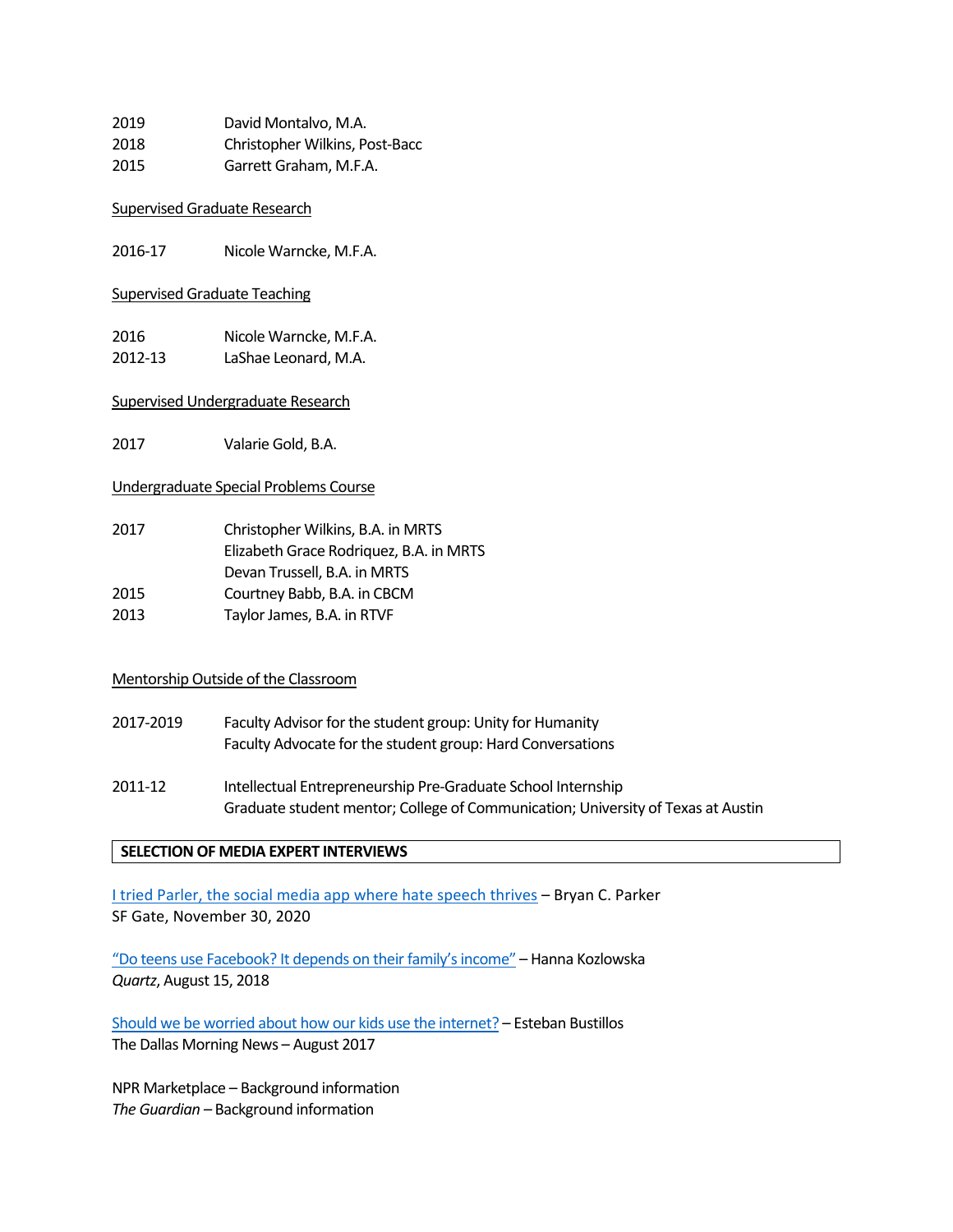## **NEWS ABOUT MY RESEARCH AND PROFESSIONAL SERVICE**

[Everyone hates cellphones. Why they're all wrong](https://www.cnn.com/2018/03/23/opinions/mobile-phones-in-between-moments-opinion-tussey/index.html) – Ethan Tussey. *CNN*, March 23, 2018

[Local foster youth partner with UNT to create film and tell their stories](https://www.dentonrc.com/news/local-foster-youth-partner-with-unt-to-create-film-and/article_4dbc24cc-61f7-548d-ba65-34b2c71d1d37.html) – Kyle Martin, *Denton Record Chronicle*, August 12, 2018

[Teens in foster care encouraged to strive for college at UNT](https://www.wfaa.com/article/news/local/denton-county/teens-in-foster-care-encouraged-to-strive-for-college-at-unt/293833669) – *WFAA*, August 10, 2016

[UNT looking to share stories of foster teens' success](https://dfw.cbslocal.com/2016/08/10/unt-looking-to-share-stories-of-foster-kids-success/) – KTVT – August 10, 2016

#### **COMMUNITY SERVICE RELATED TO PROFESSION**

| 2016      | Dallas Public Library Teen Film Festival; Judge; Dallas, TX; January 30          |
|-----------|----------------------------------------------------------------------------------|
| 2013      | Denton High School Career Day; Denton, TX; February 27                           |
| 2008-10   | Latinitas Magazine; Facilitator for the Teen Reporter Intern Program; Austin, TX |
| 2007-2011 | CinemaKids; Instructor & Screening Committee; University of Texas; Austin, TX    |

## **PROFESSIONAL ASSOCIATIONS AND MEMBERSHIPS**

Association of Internet Researchers (AoIR) Society for Cinema and Media Studies (SCMS) National Association of Media Literacy Education (NAMLE) Connected Learning Research Network (CLRN) American Association of University Professors (AAUP)

#### **PROFESSIONAL REFERENCES**

Eugene Martin, Associate Professor Department of Media Arts, University of North Texas Eugene.Martin@unt.edu

Dr. Tracy Everbach, Professor Mayborn School of Journalism, University of North Texas [everbach@unt.edu](mailto:everbach@unt.edu)

Dr. Jordan Frith, Pearce Professor of Professional Communication Department of English, Clemson University (former colleague at UNT) [jfrith@clemson.edu](mailto:jfrith@clemson.edu)

Carla LynDale (Carter) Bishop, Assistant Professor Gaylord College of Journalism and Mass Communication, University of Oklahoma (former colleague at UNT)